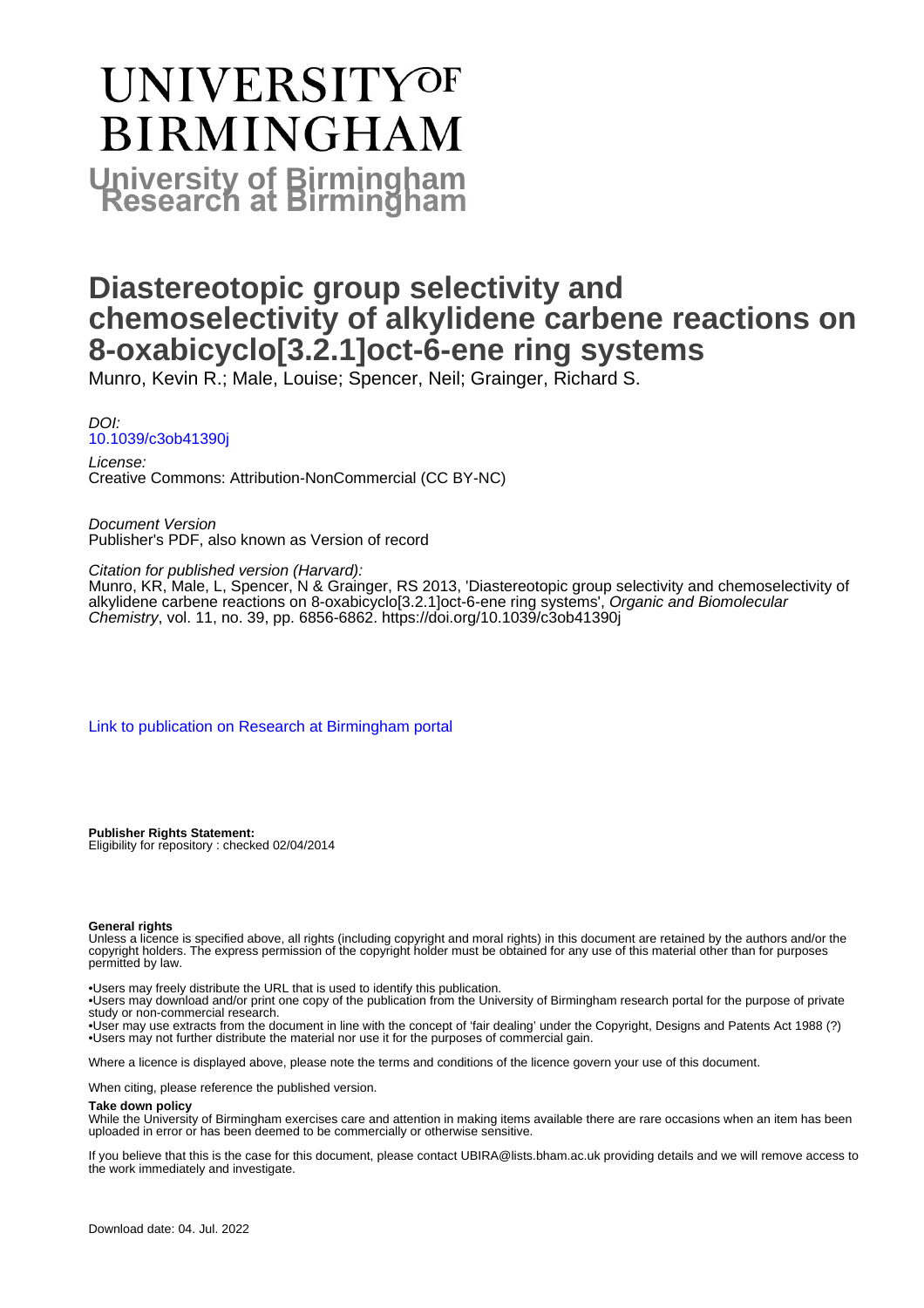# **Biomolecu** Biomolecular Chemistry

## PAPER

Cite this: Org. Biomol. Chem., 2013, 11, 6856

# Diastereotopic group selectivity and chemoselectivity of alkylidene carbene reactions on 8-oxabicyclo[3.2.1] oct-6-ene ring systems†

Kevin R. Munro, Louise Male, Neil Spencer and Richard S. Grainger\*

α-Hydroxyalkylidene carbenes, generated from thermolysis of α,β-epoxy-N-aziridinylimines, undergo diastereotopic group selective 1,5 C–H insertion reactions on 2,4-dimethyl-8-oxabicyclo[3.2.1]oct-6-ene ring systems. Protection of a tertiary alcohol at C-3 of the bridged oxabicycle as a trimethylsilyl ether reverses the sense of diastereoselectivity. 1,5 C–H insertion into a methine adjacent to an OBn group, 1,5 O–R insertion into a tertiary alcohol  $(R = H)$  or silylether  $(R = TMS)$  at C-3 to form spirocyclic dihydrofurans, 1,2-rearrangement to an alkyne and fragmentation to a ketone are competing major pathways for 2-benzyloxy-substituted 8-oxabicyclo[3.2.1]oct-6-ene systems. Dihydrofuran formation is shown to be a result of substitution on the oxabicyclic ring system through comparison with other methods of alkylidene carbene formation. PAPER<br>
Diastereotopic group selectivity and chemoselectivity<br>  $\frac{1}{2}$  care the Cy facet from Jm<sub>3</sub> n, **of alkylidene carbene reactions on 8-oxabicyclo[3.2.1**<br>
State cy facet from Jm<sub>3</sub> n, **b**<br>  $\frac{1}{2}$  care the Cy face

Received 6th July 2013, Accepted 29th August 2013 DOI: 10.1039/c3ob41390j

<www.rsc.org/obc>

## Introduction

The intramolecular 1,5-alkylidene carbene C–H insertion reaction is a powerful method for the synthesis of 5-membered, unsaturated carbo- and heterocyclic ring systems. $<sup>1</sup>$  The ability</sup> to insert into unfunctionalized C–H bonds, with increasingly predictable chemo-, regio- and stereoselectivity, has lead to widespread application in target synthesis. $1,2$ 

We are interested in the use of this reaction for the preparation of the A-ring of ingenol, a structurally complex diterpene of considerable synthetic and biological interest.<sup>3</sup> Our previous model studies established that 1,5 C–H insertion to give cyclopentenes 3 and 6 overrides the potentially competing 1,5 O–Si insertion pathway on structurally rigid 8-oxabicyclo- [3.2.1] oct-6-ene ring systems 1 and 4 (Scheme 1).<sup>4,5</sup> However, these studies did not address the presence of an additional hydroxyl group within the cyclopentene A-ring of the natural product. Keen to avoid the need to introduce the required oxygenation at C-3 (ingenol numbering) post-annulation, we were attracted to the methodology of Kim for the generation of α-hydroxyalkylidene carbenes 8 through thermolysis of α,β-epoxy-N-aziridinylimines 7 (Scheme 2).<sup>6</sup> Depending upon substituents  $R^1-R^3$ , alkylidene carbenes 8 can undergo a

tion leading to hydroxy-substituted cyclopentenes.<sup>6</sup> In this paper we report our studies on the use of the Kim

Scheme 1 Previous chemo- and regioselective 1,5 C-H insertion of alkylidene carbenes on 8-oxabicyclo[3.2.1]oct-6-ene ring systems.

number of different reaction pathways, $7,8$  with 1,5 C-H inser-

α-hydroxyalkylidene carbene for hydroxycyclopentene annulation on two model 8-oxabicyclo[3.2.1]oct-6-ene ring systems.<sup>9</sup>



# **RSCPublishing**

School of Chemistry, University of Birmingham, Edgbaston, Birmingham B15 2TT, UK. E-mail: r.s.grainger@bham.ac.uk; Fax: +44 (0)121 4144403;

Tel: +44 (0)121 4144465

<sup>†</sup>Electronic supplementary information (ESI) available: Experimental procedures and copies of  ${}^{1}H$  and  ${}^{13}C$  NMR for all new compounds. For ESI see DOI: 10.1039/c3ob41390j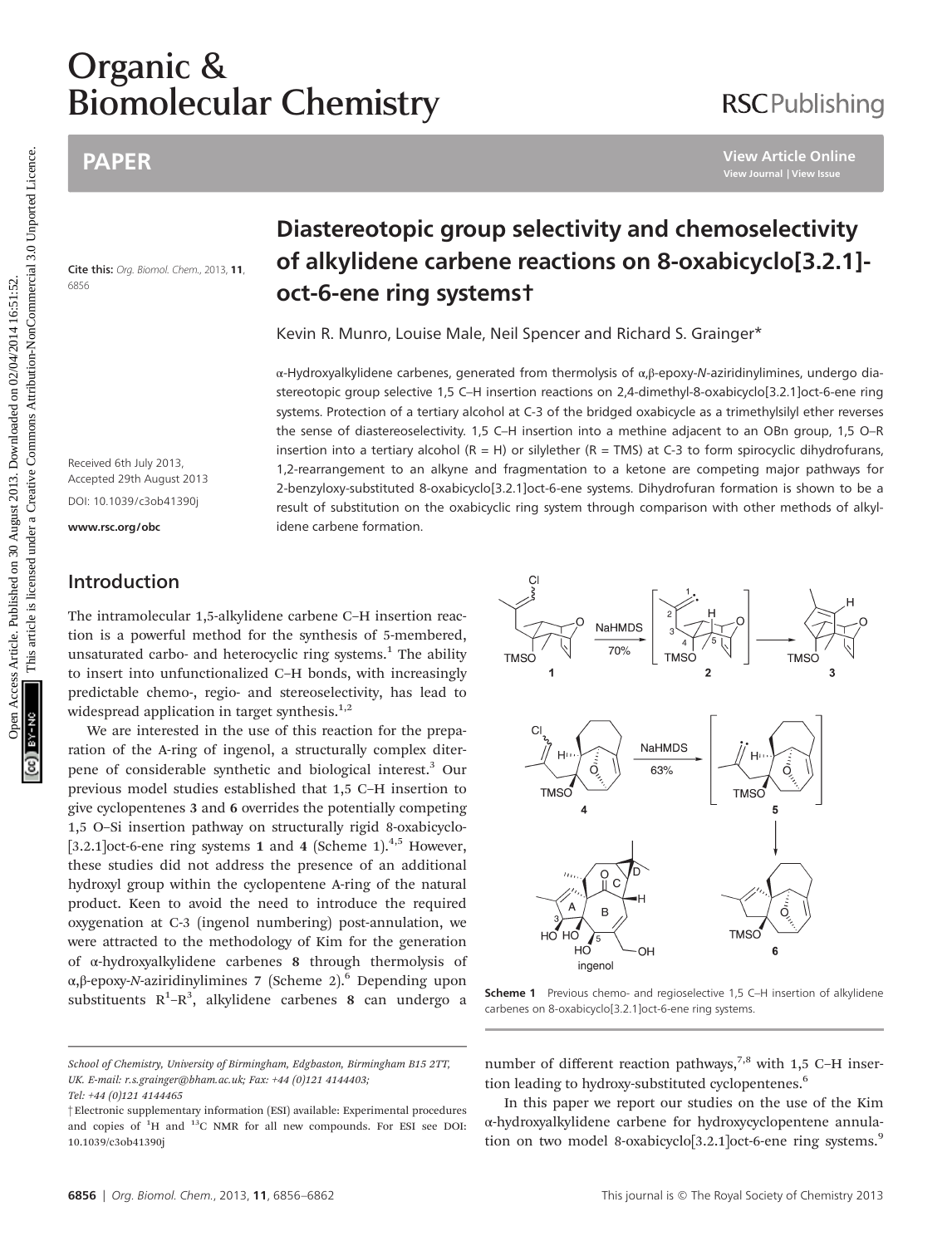

Scheme 2 Formation of α-hydroxyalkylidene carbenes 8 from  $\alpha$ ,β-epoxy-Naziridinylimines 7.

In addition to establishing the compatibility of this methodology on systems bearing oxygen functionality at C-3 of the oxabicycle (a potential site of reactivity), $5,7$  these studies were designed to probe two additional issues. The directing effect of the hydroxyl group in 8, initially masked in the form of an epoxide 7, is investigated through a formal diastereotopic group selective  $1,5$  C-H insertion reaction.<sup>10,11</sup> The influence of additional oxygenation, of relevance to the 5-hydroxyl group in ingenol, is investigated on C-2 benzyloxy-substituted oxabicycles. The formation of products arising from 1,5 O–Si and O–H insertion reactions on these latter systems are further probed using alternative methods of alkylidene carbene formation.

#### Results and discussion

#### Stereoselective synthesis of alkylidene carbene precursors from oxabicyclo[3.2.1]oct-6-en-3-ones

The Kim alkylidene carbene precursors, α,β-epoxy-N-aziridinylimines 16a ( $R = R' = Me$ ) and 16b ( $R = OBn$ ,  $R' = H$ ), were prepared from the known 8-oxabicyclic ketones  $9a^{12}$  and  $9b, ^{13}$ readily accessible from  $[4 + 3]$  cycloaddition reactions of substituted oxyallylcations with furan (Scheme 3).<sup>14</sup> Stereoselective addition of the vinyllithium species generated from iodoalkene  $10<sup>15</sup>$  syn to the oxygen bridge, followed by removal of the TBS group in situ, gave the allylic diol 11. Vanadium-catalysed epoxidation allowed for selective oxidation of the exocyclic alkene in  $11a$ .<sup>16</sup> In contrast, *m*-CPBA gave a mixture of products arising from additional reaction at the endocyclic alkene. The presence of a primary alcohol is also important to achieve the desired chemoselectivity – the corresponding TBS ether of 11a (containing a tertiary alcohol) failed to undergo vanadium-catalysed epoxidation at either alkene. Vanadiumcatalysed oxidation of allylic alcohol 11b proceeded with 9 : 1 diastereoselectivity in favour of epoxide 12b, the relative stereochemistry of which was confirmed on a later compound. The preferential formation of 12b can be ascribed to epoxidation occurring through a conformation 11b′ where both the benzyl



Scheme 3 Synthesis of alkylidene carbene precursors 16a and 16b

ether and the primary alcohol can coordinate vanadium.<sup>17</sup> Further oxidation of the primary alcohol of 12 using Dess– Martin periodinane (DMP) in the presence of NaHCO<sub>3</sub> gave the aldehyde 13.<sup>18</sup> Protection of the tertiary alcohol as a TMS ether 14 followed by condensation with the hydrazine derived from ammonium salt  $15^{19}$  gave the target N-aziridinylimine 16.

#### Diastereotopic group selective alkylidene carbene 1,5 C–H insertion reactions on 2,4-dimethyl-8-oxabicyclo[3.2.1]oct-6 enes

Heating a toluene solution of 16a to reflux gave rise to a mixture of two diastereomeric cyclopentenols 18 and 19 in 64% overall yield, consistent with the generation and subsequent 1,5 C–H insertion of α-hydroxyalkylidene carbene 17a (Scheme 4). The two diastereoisomers 18 and 19 were separable by column chromatography, and their relative stereochemistry determined by nOe analysis. In the case of the minor isomer 19, correlation is observed between the proton adjacent to the alcohol and the axial methine hydrogen on the tetrahydropyran ring, whereas no analogous signal is observed in the major isomer 18.

Deprotection of the trimethylsilylether in 16a with TBAF gave the tertiary alcohol 20a in excellent yield (Scheme 4). The tertiary alcohol 20a also gave rise to a mixture of cyclopentenols 22 and 23 upon heating to reflux in toluene, in lower overall yield (42%) and with the reversed sense of diastereoselectivity  $(1:2 \text{ ratio } 22:23)$  compared with the thermolysis of silylether 16a to give cyclopentenols 18 and 19  $(64\%, 2:1)$ ratio  $18:19$ ). Cyclopentenols  $22$  and  $23$  were isolable by column chromatography, and relative stereochemistry was again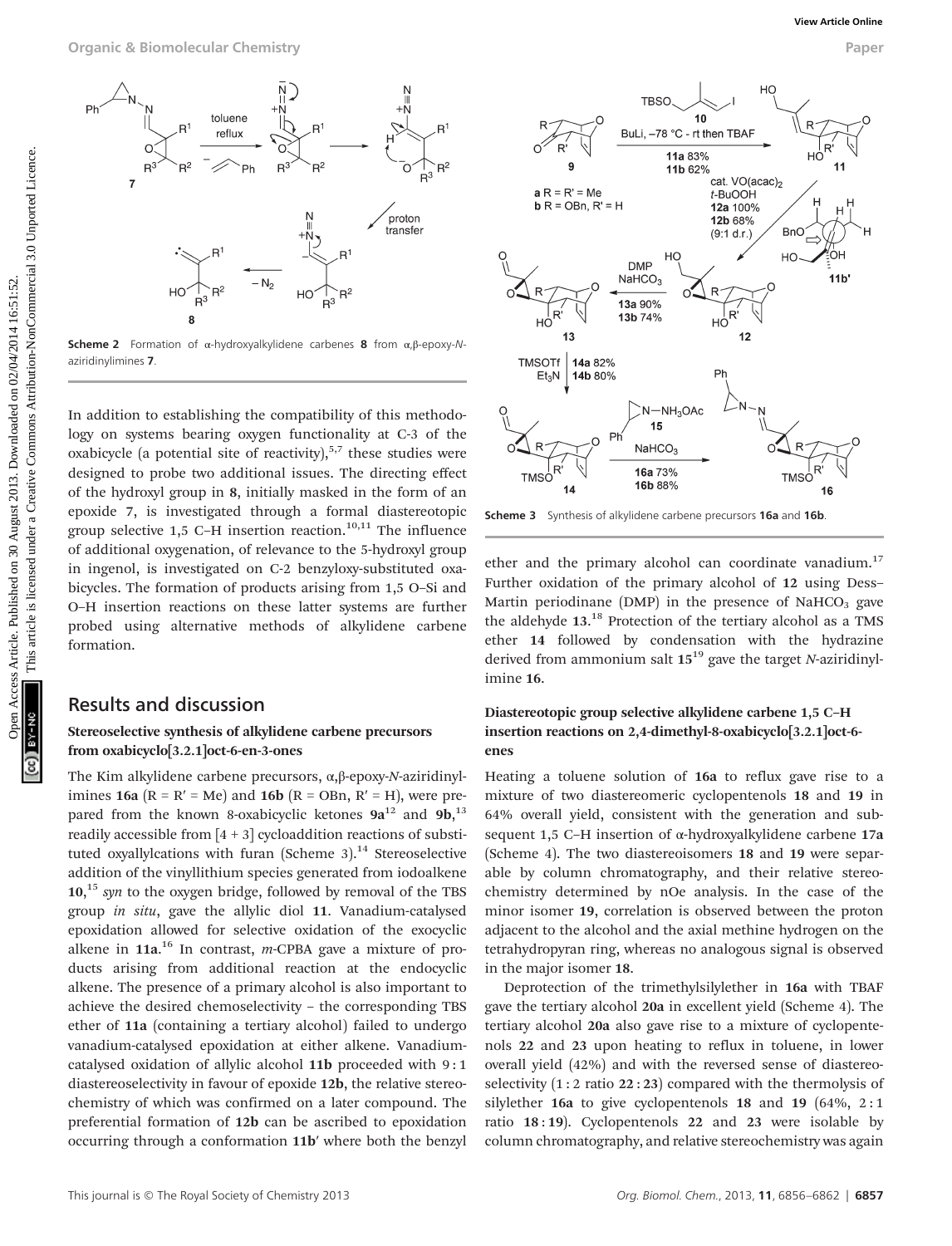Paper Organic & Biomolecular Chemistry



Scheme 4 Diastereotopic group selective 1,5 C-H insertion reactions of α-hydroxyalkylidene carbenes 17a and 21a.

determined by nOe correlation in the major diol 23, with the structure of the minor diol 22 further confirmed by X-ray analysis (Fig. 1). $\dagger$  <sup>1</sup>H NMR of the crude reaction mixture also showed the presence of dihydrofuran 24, the product of 1,5 O–H insertion, and surprisingly the ketone 9a, the product of C–C bond fragmentation. The ratio of C–H insertion products 22 and 23 to both 24 and 9a was approximately 6 : 1 by integration of characteristic peaks in the <sup>1</sup>H NMR of the crude reaction mixture.

The diastereoselectivity of the 1,5 C–H insertion reaction is clearly dependent on the C-3 substituent of the oxabicycle, and while modest, is notably reversed for silylether 16a and alcohol 20a. The alcohol stereocentre in alkylidene carbenes 17a and 21a renders the two potential bonds for 1,5 C–H insertion, C–H $^\alpha$  and C–H $^\beta$ , diastereotopic. The diastereotopic group selectivity<sup>20,21</sup> is controlled by the preferred orientation about



Fig. 1 Crystal structure of hydroxycyclopentene 22 with ellipsoids drawn at the 50% probability level.



Scheme 5 Stereochemical rationale for diastereotopic group selective C-H insertion.

the HO–C–C–OR carbon–carbon bond within the carbene (Scheme 5). For the TMS ether 17a, insertion into  $C-H^{\beta}$  is disfavoured compared to insertion into C- $H^{\alpha}$ , presumably due to unfavourable steric and/or electronic interactions between the silyl ether and the alcohol. For the tertiary alcohol 21a, preferential insertion into C–H $\beta$  can be rationalized by invoking a hydrogen bonding interaction, which fixes the conformation about the vicinal diol and orients the alkylidene carbene towards C– $H^{\beta}$ .

Attempts were made to increase the diastereoselectivity through functionalisation of the tertiary alcohol in 13a with either a bulkier silyl group or an ester, which might alternatively act as a H-bond acceptor to the developing alcohol. Unfortunately the hindered nature of the tertiary alcohol in 13a made it recalcitrant to reaction with TIPSOTf, TESOTf, AcCl,  $Cl_2CHCOCl$  or  $CF_3COCl$ .

Further attempts to exploit an attractive interaction such as that proposed for 21a (Scheme 5) instead promoted the unusual C–C bond fragmentation pathway leading to ketone 9a. Running the thermolysis of 20a in the presence of LiHMDS (to form a metal chelate) or phenylboronic acid (to form a cyclic boronate in situ<sup>22</sup>) gave 9a in 22% and 52% isolated yield respectively, with no evidence of formation of 1,5 insertion products of an alkylidene carbene (Scheme 6). Alkoxysilylcyclobutane 26, expected to be Lewis acidic at Si through relief of ring strain, $^{23}$  was prepared in two steps from 13a (yields

 $\frac{1}{22}$ : C<sub>13</sub>H<sub>18</sub>O<sub>3</sub>, M = 222.27, orthorhombic, a = 13.4833(5), b = 11.3687(5), c = 14.6074(8) Å,  $U = 2239.13(18)$  Å<sup>3</sup>,  $T = 120(2)$  K, space group *Pbca*,  $Z = 8$ , 24 957 reflections measured, 2558 unique ( $R_{\text{int}}$  = 0.0685) which were used in all calculations. The final  $R_1$  was 0.0494 ( $I > 2\sigma(I)$ ) and wR( $F_2$ ) was 0.1200 (all data). CCDC 946066 contains the supplementary crystallographic data for this paper.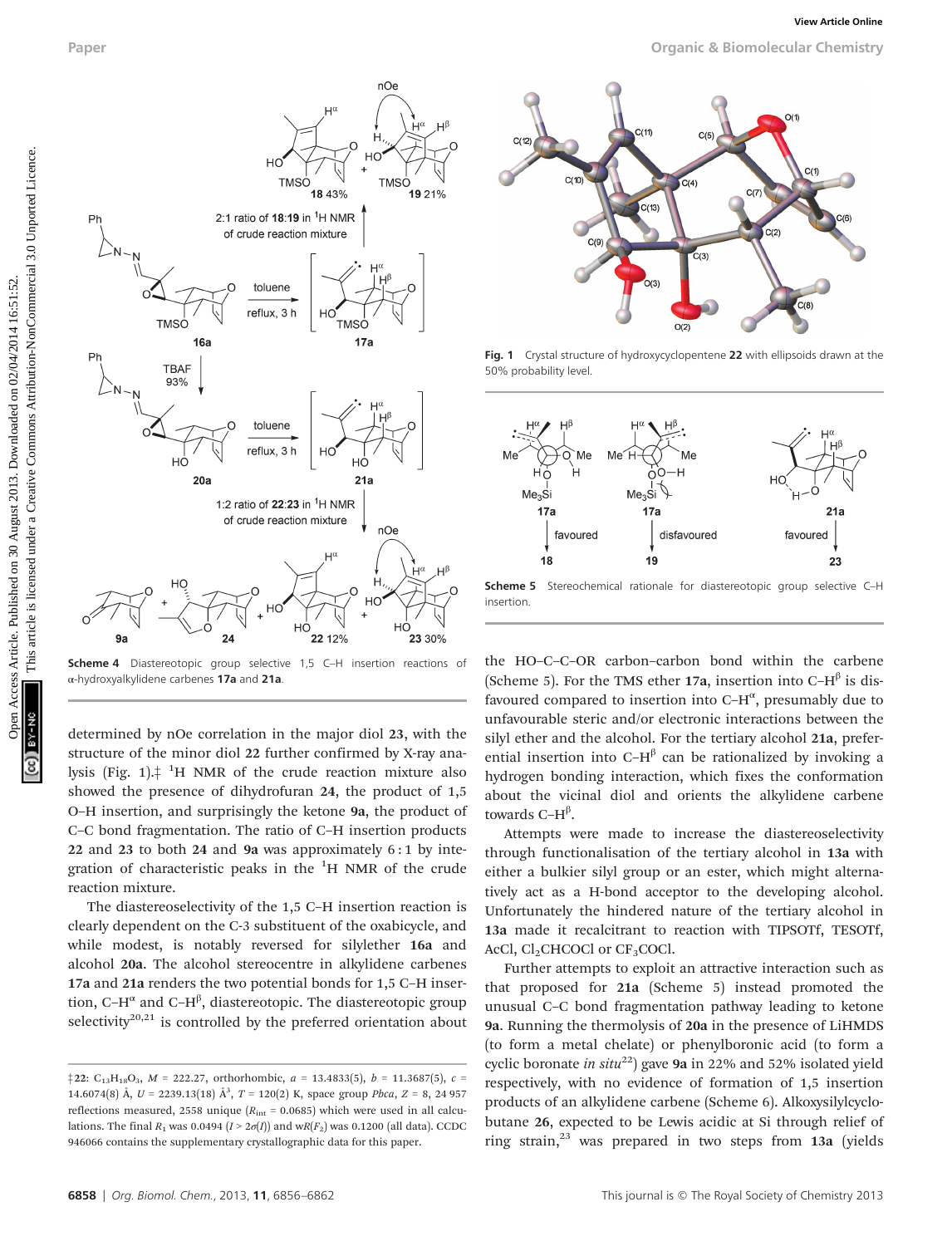

unoptimized). Again refluxing 26 in toluene resulted in fragmentation to form the ketone 9a. Although the mechanism of this fragmentation has not been elucidated, a common factor may be the possible impedance of the proton transfer step in alkylidene carbene formation (Scheme 2), allowing alternative pathways to dominate. $24$  This unusual pathway was further demonstrated to be a function of the aziridinylimine – the epoxy aldehyde 25 proved stable to refluxing toluene, and could be recovered in good yield.

#### Chemoselectivity in α-hydroxyalkylidene carbene insertion reactions on 2-benzyloxy-8-oxabicyclo[3.2.1]oct-6-enes

Thermolysis of the TMS ether 16b gave a relatively complex mixture of products, from which hydroxycyclopentene 27, the product of 1,5 C–H insertion of alkylidene carbene 17b adjacent to oxygen, could be isolated in 41% yield (Scheme 7).

nOe analysis of 27 showed a correlation between the proton adjacent to the hydroxyl group and one of the benzylic hydrogens, thus establishing the stereochemistry of major epoxide 12b in the synthetic route to  $16b$  (Scheme 3). <sup>1</sup>H NMR analysis of the crude reaction mixture showed 27 to be the major product, obtained in an approximately 2.4 : 1 : 1.2 ratio along with silyldihydrofuran 28, the product of 1,5 O–Si insertion, and the ketone 9b, the product of C–C bond fragmentation. The structure of 28 within the reaction mixture was assigned on the basis of comparison with related tetrahydrofurans (vide infra), however it could not be separated by column chromatography. The combined yield of 27, 28 and 9b was 79%.

Removal of the TMS group from 16b with TBAF gave the tertiary alcohol 20b, which could not be adequately purified by column chromatography and so was instead taken directly into the thermolysis reaction to form the α-hydroxyalkylidene carbene 21b. Heating a toluene solution of the crude tertiary alcohol 20b at reflux also gave rise to a relatively complex mixture of products, which could, however, be separated by column chromatography. Hydroxycyclopentene 29, arising from 1,5 C–H insertion next to oxygen, and dihydrofuran 30,



Scheme 7 Regio- and chemoselectivity in alkylidene carbene insertion on 2-benzyloxy-substituted 8-oxabicyclo[3.2.1]oct-6-ene ring systems.

the product of O–H insertion, were the two major compounds, formed in an approximately 1 : 1 ratio. Significant amounts of ketone 9b were again formed, and it was also possible to isolate small quantities of the alkyne 31, the product of 1,2 rearrangement of the intermediate alkylidene carbene.

Alkylidene carbenes show a general preference for insertion into more substituted C–H bonds, tertiary > secondary > primary, a trend which is rationalized by the interaction of the more electron-rich C–H bond with the electron-deficient carbene.<sup>25</sup> The preferential 1,5-insertion of alkylidene carbenes into C–H bonds adjacent to heteroatoms is also well established in the literature. A recent comprehensive study by Lee has shown there is a directionality to the activating effect of an oxygen on an adjacent C–H bond. An ether oxygen can activate an adjacent C–H bond towards insertion through lonepair donation into the  $\sigma_{C-H}^*$  antibonding orbital when appropriately aligned.<sup>2</sup> For both  $17b$  and  $21b$  1,5 C–H insertion is completely selective for insertion into the methine group adjacent to the benzylic oxygen over the alternative 1,5 C–H insertion into the methylene group. The electronic and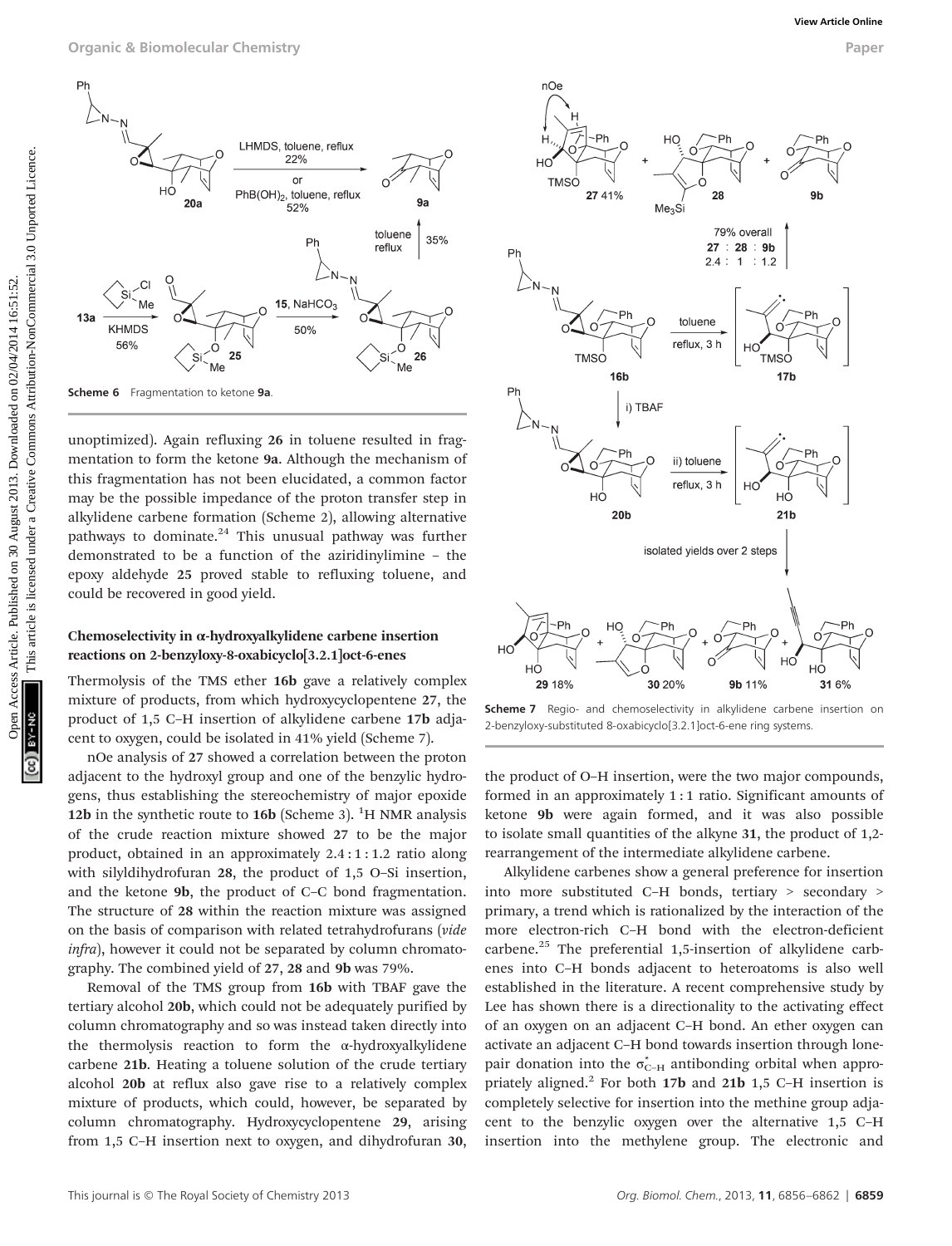stereoelectronic activation of the tertiary C–H apparently overrides, or acts in concert with, any potential directing effect of the alcohol stereocentre in 17b and 21b.

More surprising is the increased predominance of additional reaction pathways observed for the 2-benzyloxysubstituted oxabicyclo[3.2.1]oct-6-ene ring systems 16b and 20b compared to the 2,4-dimethyl-substituted systems 16a and 20a. Analogous O–Si/O–H insertion, fragmentation to ketone 9a, and 1,2-migration are all pathways available to 16a and 20a, yet only occurred to a minor extent, or not at all. 1,2-Alkyl migration in particular is rarely observed for dialkyl-substituted alkylidene carbenes.<sup>10e,26,27</sup> Either 1,5 C-H insertion is slower than might be expected based on the additional stereoelectronic activation by the OBn group compared to the methyl groups in 17a and 21a, or structural features in the benzyloxysubstituted system promote these competing reaction pathways.

#### Comparison with other methods of alkylidene carbene generation

We do not have a satisfactory rationale for this divergence in reactivity with substitution pattern, but the formation of significant quantities of enol ethers 28 and 30 is perhaps not as surprising as the fact that products arising from formal 1,5 O–Si were not observed in the thermolysis of 16a, and the formation of dihydrofuran 24 from O–H insertion is only a minor pathway in the thermolysis 20a (Scheme 4). Previous studies have shown that 1,5 O–Si and O–H insertion generally predominates over 1,5 C–H insertion where both pathways can operate.7,28

We have previously<sup>5</sup> ascribed the lack of O-Si insertion in the alkyl-substituted oxabicycles 1 and 4 (Scheme 1) to the preferred geometry about the  $C$ -OSiMe<sub>3</sub> bond, which orients the lone pairs on oxygen away from the alkylidene carbene (represented as the free carbenes 2 and 5, but better envisioned as metal carbenoids $^{29}$ ). Why then should O–Si and O–H insertion be favoured to such an extent for the benzyloxy-substituted systems? While the nature of the alkylidene carbene is different to that shown in Scheme 1, and the higher temperature at which it is being generated should increase bond rotation and may allow these alternative pathways to operate, this does not explain the lack of O–Si insertion in 16a, and the relatively small amount of O–H insertion observed for 20a. In order to separate any potential role of the developing hydroxyl group in directing the product outcome, e.g. through hydrogen bonding with the benzylic oxygen which may orientate the carbene away from the C–H insertion site, we have extended our prior studies in systems lacking this feature. In this way we hoped to determine the relative importance of the structure of the oxabicyclic vs. the nature of the carbene generation method on the product outcome.<sup>30</sup> Two classical methods of carbene generation were chosen, the base-mediated  $\alpha$ -elimination of a chloroalkene, and the reaction of a ketone with lithiated trimethylsilyldiazomethane, which generates the carbene through sequential Peterson olefination and loss of nitrogen.<sup>2,31</sup>

Paper Organic & Biomolecular Chemistry



Scheme 8 Alternative methods of alkylidene carbene generation.

β-Silyloxyketone 34 was prepared in three steps from 2,4-dimethyl-8-oxabicyclo[3.2.1]oct-6-ene (9a) as previously described (Scheme 8).<sup>5</sup> Treatment of ketone 34 with lithium (trimethylsilyl)diazomethane gave cyclopentene 3, the same product of C–H insertion we observed when generating the carbene from deprotonation of chloroalkene 1 (Scheme 1). Hence all three carbene generation methods on the 2,4 dimethyl-3-trimethylsilyloxy-substituted oxabicyclic systems give products of 1,5 C–H insertion, with no evidence of significant dihydrofuran formation through 1,5 O–Si insertion.

For the 2-benzyloxy-substituted system we employed a route previously developed for the synthesis of chloroalkene 4 (Scheme  $1$ ).<sup>5</sup> Addition of the dianion of methylacetoacetate to ketone 9b gave β-ketoester 35 in good yield. Protection of the tertiary alcohol as a trimethylsilylether followed by Krapcho decarboxylation gave the β-silyloxyketone 36. Subsequent Wittig reaction gave chloroalkene 37 as a 1:1 mixture of double bond isomers (Scheme 8).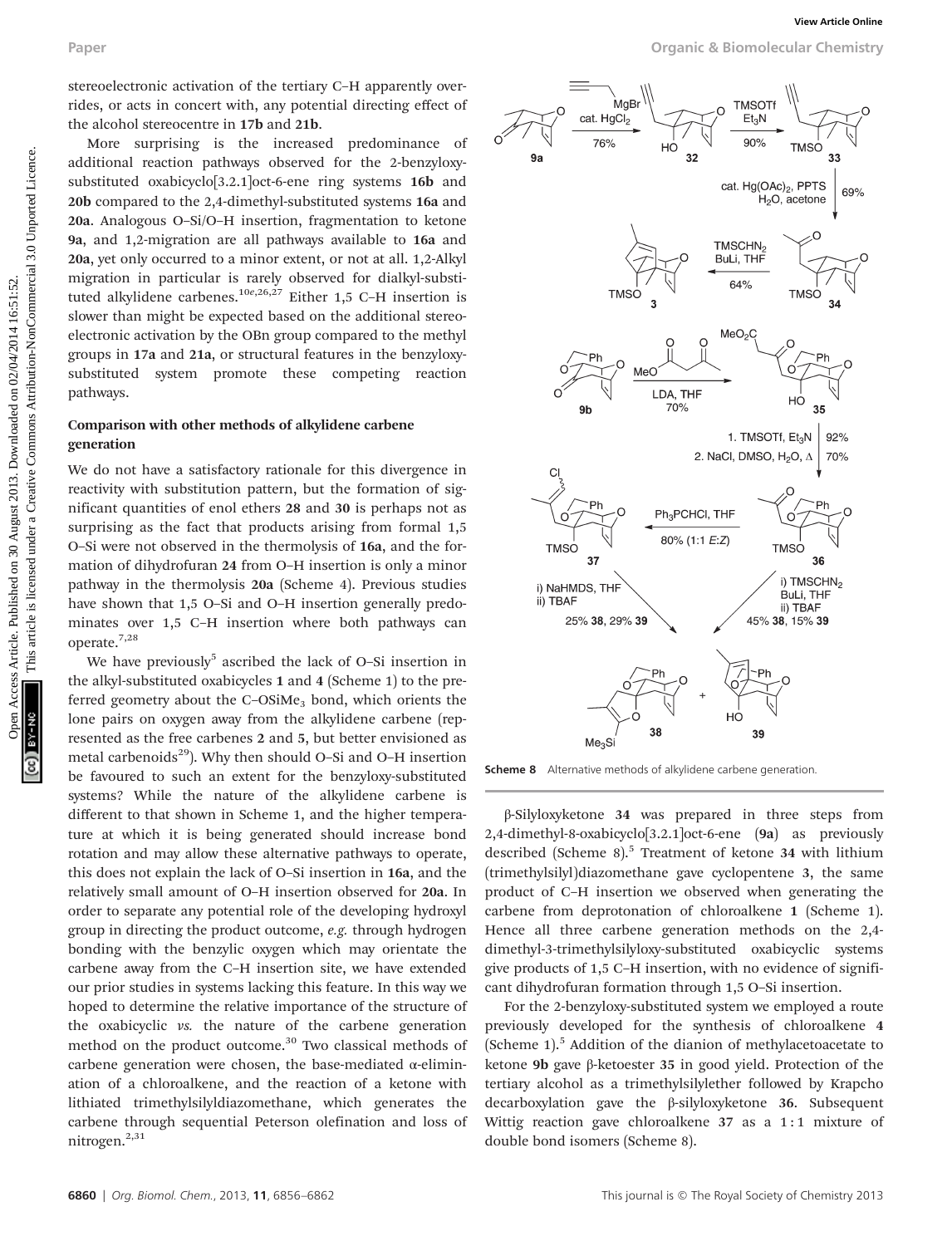The alkylidene carbenes generated from both 36 and 37 gave a mixture of compounds arising from both 1,5 C–H insertion and 1,5 O–Si insertion, which were separable after treatment of the crude reaction mixture with TBAF to liberate the tertiary alcohol 39. The ratio of 38 : 39 changes with the method of carbene generation. Using lithium (trimethylsilyl) diazomethane O–Si insertion to give 38 is the dominant reaction pathway, whereas cyclopentene 39 is slightly favoured through deprotonation of chloroalkene 37. Although there is a difference in product ratio with the method of generation of the carbene, $30$  these results, and those using the Kim alkylidene carbene precursor, show a clear overall trend. The presence of a benzyloxy-substituent at C-2 of the oxabicyclic ring system controls the regioselectivity of 1,5 C–H insertion, but also leads to significant quantities of 1,5 O–Si insertion, irrespective of the method of carbene generation. In neither case was fragmentation to ketone 9b nor 1,2-rearrangement to an alkyne observed, suggesting these pathways can be ascribed to the nature of the α-hydroxyalkylidene carbene, or the conditions under which it is generated. Organic & Biomolecular Chemistry<br>
Space are arbitrary comparatorial chief primaris ( $\overline{z}$ Creative is licensed under a creative is licensed under a creative commons articles. The message are the same of the same of the

## **Conclusions**

Stereocontrolled annulation of hydroxycyclopentenes onto 8-oxabicyclo[3.2.1]oct-6-en-3-ones can be achieved using Kim's alkylidene carbene methodology, thus increasing the utility of these readily accessible and synthetically versatile ring systems.<sup>9,32</sup> A benzyloxy group at C-2 of the oxabicycle controls the position 1,5 C–H insertion, but results in increased amounts of products arising from alternative reaction pathways, compared with 2,4-dimethyl-substituted systems. Formation of spirocyclic dihydrofurans in 2-benzyloxy-substituted oxabicycles occurs irrespective of the type of alkylidene carbene employed, and is the dominant reaction pathway using lithium trimethylsilyldiazomethane. Additional reaction pathways, including a previously unobserved C–C bond fragmentation, occur upon heating α,β-epoxy-N-aziridinylimines in refluxing toluene, compared to systems where the alkylidene carbene is generated at lower temperatures, and which lack an α-hydroxyl group.

## Acknowledgements

We thank the EPSRC and University of Birmingham for funding. We thank the EPSRC UK National Crystallography Service at the University of Southampton for the collection of the crystallographic data.<sup>33</sup> The NMR spectrometers used in this research were obtained through Birmingham Science City: Innovative Uses for Advanced Materials in the Modern World (West Midlands Centre for Advanced Materials Project 2), with support from Advantage West Midlands (AWM) and part funded by the European Regional Development Fund (ERDF).

## Notes and references

- 1 For reviews on alkylidene carbenes see: W. Kirmse, Angew. Chem., Int. Ed. Engl., 1997, 36, 1164; R. Knorr, Chem. Rev., 2004, 104, 3795.
- 2 For lead references see: J.-C. Zheng, S. Y. Yun, C. Sun, N.-K. Lee and D. Lee, J. Org. Chem., 2011, 76, 1086.
- 3 For reviews on the total synthesis of ingenol see: I. Kuwajima and K. Tanino, Chem. Rev., 2005, 105, 4661; J. K. Cha and O. L. Epstein, Tetrahedron, 2006, 62, 1329; T. Busch and A. Kirschning, Nat. Prod. Rep., 2008, 25, 318.
- 4 R. S. Grainger, R. B. Owoare, P. Tisselli and J. W. Steed, J. Org. Chem., 2003, 68, 7899.
- 5 R. S. Grainger and R. B. Owoare, Org. Lett., 2004, 6, 2961.
- 6 S. Kim and C. M. Cho, Tetrahedron Lett., 1994, 35, 8405.
- 7 S. Kim and C. M. Cho, Tetrahedron Lett., 1995, 36, 4845.
- 8 H.-Y. Lee and Y. Kim, J. Am. Chem. Soc., 2003, 125, 10156.
- 9 For reviews on the synthetic utility of 8-oxabicyclo[3.2.1]oct-6-en-3-one ring systems see: P. Chiu and M. Lautens, in Topics in Current Chemistry, ed. P. Metz, Springer-Verlag, New York, 1997, vol. 190, pp. 1–85; I. V. Hartung and H. M. R. Hoffmann, Angew. Chem., Int. Ed., 2004, 43, 1934.
- 10 For previous examples of regio- and diastereoselective alkylidene carbene 1,5 C–H insertion reactions controlled by an existing stereocentre in the connecting chain see: (a) D. F. Taber and R. P. Meagley, Tetrahedron Lett., 1994, 35, 7909; (b) S. Ohira, T. Sawamoto and M. Yamato, Tetrahedron Lett., 1995, 36, 1537; (c) D. F. Taber and H. Yu, J. Org. Chem., 1997, 62, 1687; (d) D. F. Taber, T. E. Christos, T. D. Neubert and D. Batra, J. Org. Chem., 1999, 64, 9673; (e) L. F. Walker, A. Bourghida, S. Connolly and M. Wills, J. Chem. Soc., Perkin Trans. 1, 2002, 965; (f) G. Hobley, K. Stuttle and M. Wills, Tetrahedron, 2003, 59, 4739; (g) A. N. Van Nhien, E. Soriano, J. Marco-Contelles and D. Postel, Carbohydr. Res., 2009, 344, 1605; (h) A. N. Van Nhien, R. Cordonnier, M.-D. Le Bas, S. Delacroix, E. Soriano, J. Marco-Contelles and D. Postel, Tetrahedron, 2009, 65, 9378; (i) S. Lee and H.-Y. Lee, Bull. Korean Chem. Soc., 2010, 31, 557.
- 11 For desymmetrization of 8-oxabicyclic[3.2.1]octane ring systems through metal-catalysed asymmetric intramolecular C–H insertion see: P. Chiu, X. Zhang and R. Y. Y. Ko, Tetrahedron Lett., 2004, 45, 1531; X. Zhang, Z. Li, J. C. K. Chu and P. Chiu, Tetrahedron Lett., 2011, 52, 6763.
- 12 M. Lautens and G. Bouchain, Org. Synth., 2002, 79, 251.
- 13 M. Vidal-Pascual, C. Martínez-Lamenca and H. M. R. Hoffmann, Org. Synth., 2006, 83, 61.
- 14 For recent reviews on the  $[4 + 3]$  cycloaddition reaction see: M. Harmata, Chem. Commun., 2010, 46, 8886; M. Harmata, Chem. Commun., 2010, 46, 8904; A. G. Lohse and R. P. Hsung, Chem.–Eur. J., 2011, 17, 3812.
- 15 R. Baker and J. L. Castro, J. Chem. Soc., Perkin Trans. 1, 1990, 47; G. R. Scarlato, J. A. DeMattei, L. S. Chong, A. K. Ogawa, M. R. Lin and R. W. Armstrong, J. Org. Chem., 1996, 61, 6139; T. Motozaki, K. Sawamura, A. Suzuki,